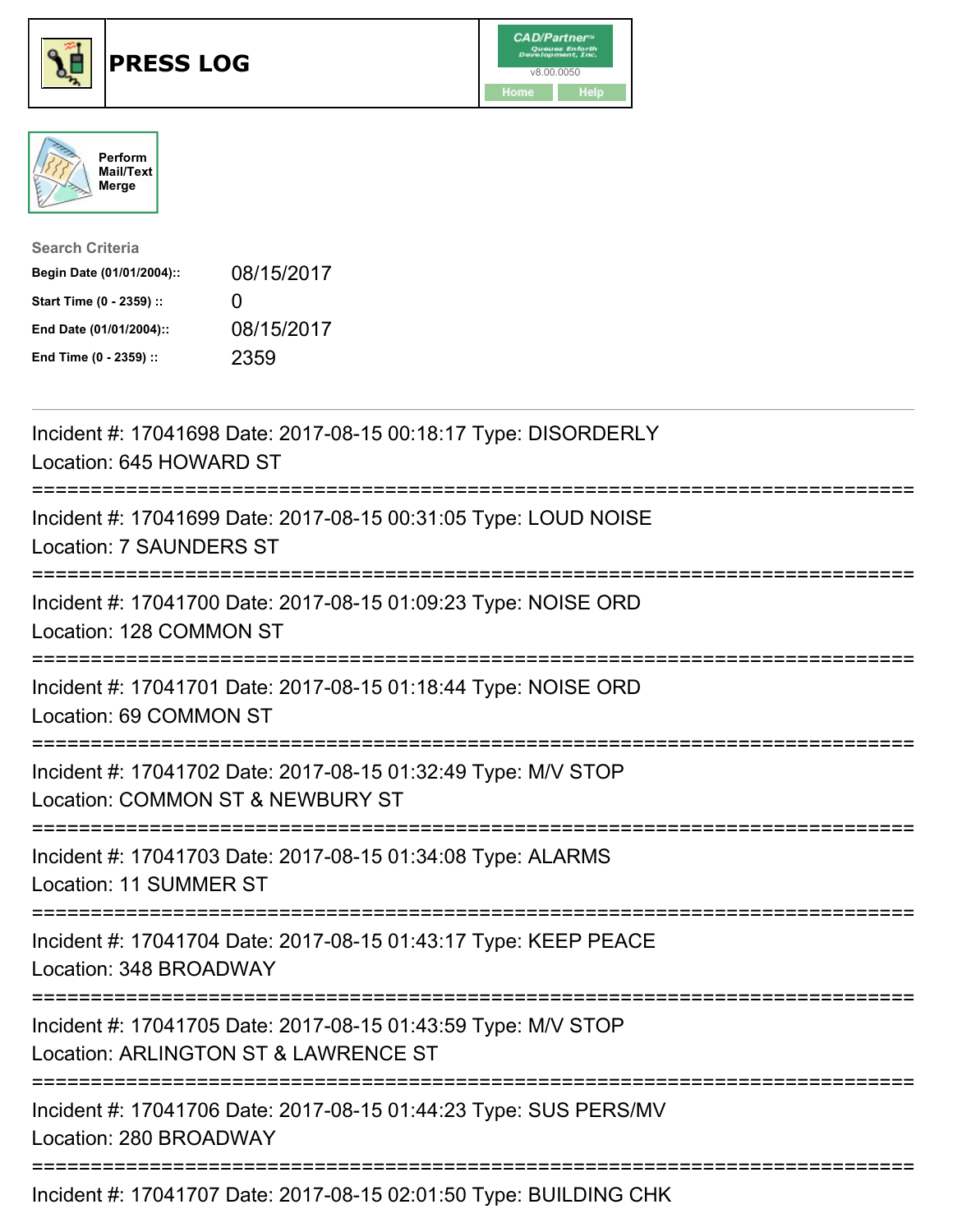| Location: SEVEN ELEVEN / 370 BROADWAY                                                                                    |
|--------------------------------------------------------------------------------------------------------------------------|
| Incident #: 17041708 Date: 2017-08-15 02:05:31 Type: M/V STOP<br><b>Location: FALLS BRIDGE</b>                           |
| Incident #: 17041709 Date: 2017-08-15 02:06:12 Type: BUILDING CHK<br>Location: AUTO ZONE / 380 BROADWAY                  |
| Incident #: 17041710 Date: 2017-08-15 02:11:08 Type: M/V STOP<br>Location: ANDOVER ST & FOSTER ST                        |
| ---------------------<br>Incident #: 17041711 Date: 2017-08-15 02:17:34 Type: M/V STOP<br>Location: AVON ST & JACKSON ST |
| Incident #: 17041712 Date: 2017-08-15 02:24:28 Type: NOISE ORD<br><b>Location: 2 BENNINGTON ST</b>                       |
| Incident #: 17041714 Date: 2017-08-15 02:37:28 Type: M/V STOP<br>Location: N PARISH RD & OSGOOD ST                       |
| Incident #: 17041713 Date: 2017-08-15 02:37:37 Type: M/V STOP<br>Location: CENTRE ST & HAMPSHIRE ST                      |
| Incident #: 17041715 Date: 2017-08-15 02:43:02 Type: BUILDING CHK<br>Location: LEONARD SCHOOL / 60 ALLEN ST              |
| Incident #: 17041716 Date: 2017-08-15 02:58:29 Type: M/V STOP<br>Location: LOWELL ST & MORTON ST                         |
| Incident #: 17041717 Date: 2017-08-15 03:27:54 Type: M/V STOP<br>Location: DURHAM ST & S BROADWAY                        |
| Incident #: 17041718 Date: 2017-08-15 04:06:23 Type: ALARM/BURG<br>Location: COPPOLA RESIDENCE / 10 NORRIS ST            |
| Incident #: 17041719 Date: 2017-08-15 04:54:20 Type: A&B D/W PAST<br><b>Location: 32 LAWRENCE ST</b>                     |
| Incident #: 17041720 Date: 2017-08-15 05:26:54 Type: LOCKOUT<br>Location: 59 GROTON ST                                   |
| Incident #: 17041721 Date: 2017-08-15 05:27:38 Type: GENERAL SERV                                                        |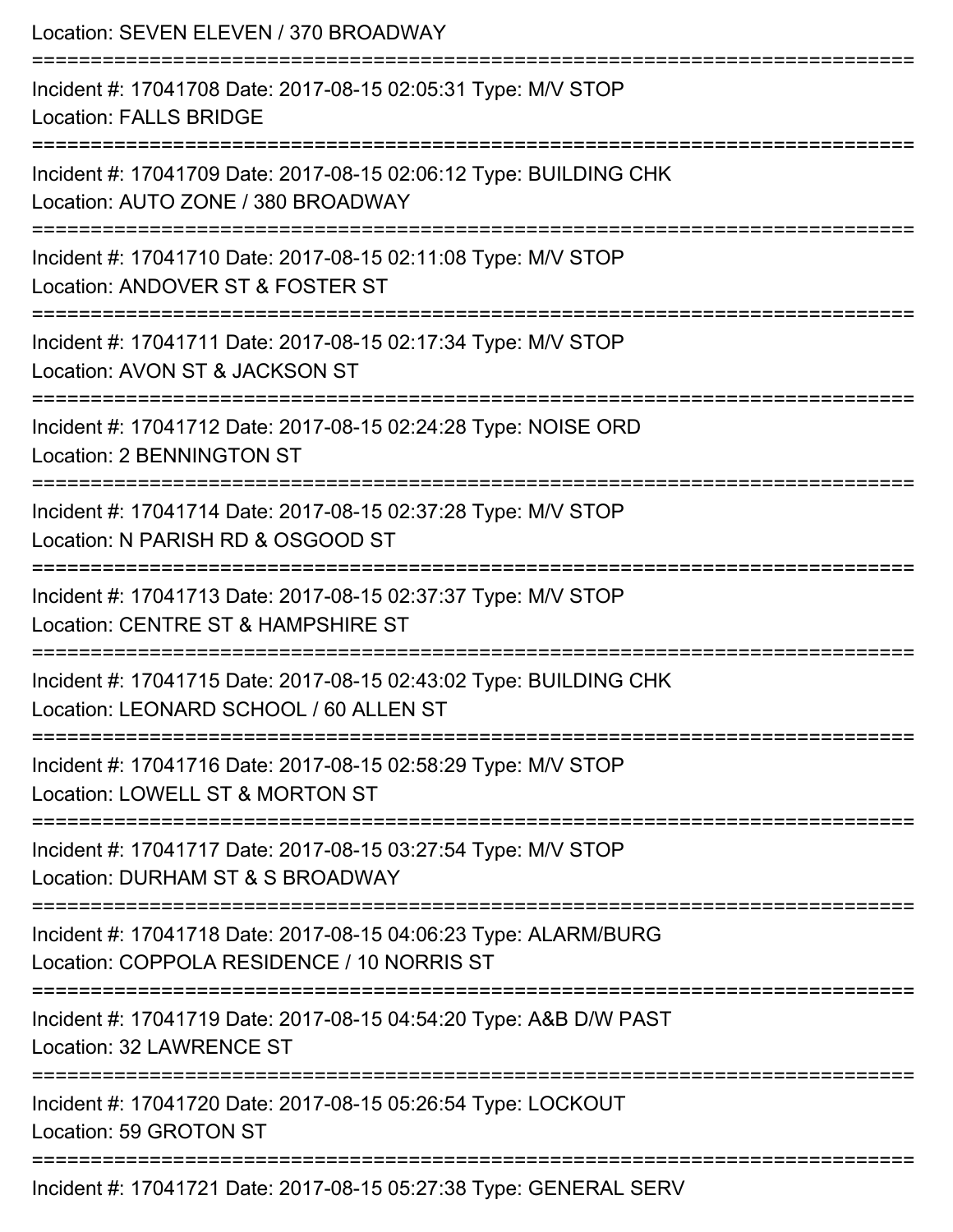=========================================================================== Incident #: 17041722 Date: 2017-08-15 05:59:46 Type: STOL/MV/PAS Location: CLARKE ST & HIGH ST =========================================================================== Incident #: 17041723 Date: 2017-08-15 06:27:09 Type: ALARM/BURG Location: COMMUNITY DAYCARE / 7-11 BALLARD WY =========================================================================== Incident #: 17041724 Date: 2017-08-15 06:32:43 Type: M/V STOP Location: WINTHROP AV & N PARISH RD =========================================================================== Incident #: 17041725 Date: 2017-08-15 06:58:36 Type: M/V STOP Location: MARKET ST & PARKER ST =========================================================================== Incident #: 17041726 Date: 2017-08-15 07:02:26 Type: M/V STOP Location: 205 BROADWAY =========================================================================== Incident #: 17041727 Date: 2017-08-15 07:03:09 Type: PARK & WALK Location: BROADWAY & HAVERHILL ST =========================================================================== Incident #: 17041728 Date: 2017-08-15 07:18:13 Type: CLOSE STREET Location: CEDAR ST & HAMPSHIRE ST =========================================================================== Incident #: 17041729 Date: 2017-08-15 07:25:48 Type: ALARM/BURG Location: INT'L INSTITUTE OF GREATER LAWRENCE / 125 AMESBURY ST =========================================================================== Incident #: 17041730 Date: 2017-08-15 07:31:18 Type: M/V STOP Location: LAWRENCE ST & PARK ST =========================================================================== Incident #: 17041731 Date: 2017-08-15 07:33:43 Type: MAN DOWN Location: 237 ESSEX ST =========================================================================== Incident #: 17041732 Date: 2017-08-15 07:43:32 Type: WARRANT SERVE Location: S BROADWAY =========================================================================== Incident #: 17041733 Date: 2017-08-15 07:46:11 Type: THREATS Location: 19 WINTER ST =========================================================================== Incident #: 17041734 Date: 2017-08-15 07:53:28 Type: ALARMS Location: UNEMPLOYMENT ASSISTANCE / 360 MERRIMACK ST =========================================================================== Incident #: 17041735 Date: 2017-08-15 08:10:31 Type: 209A/VIOLATION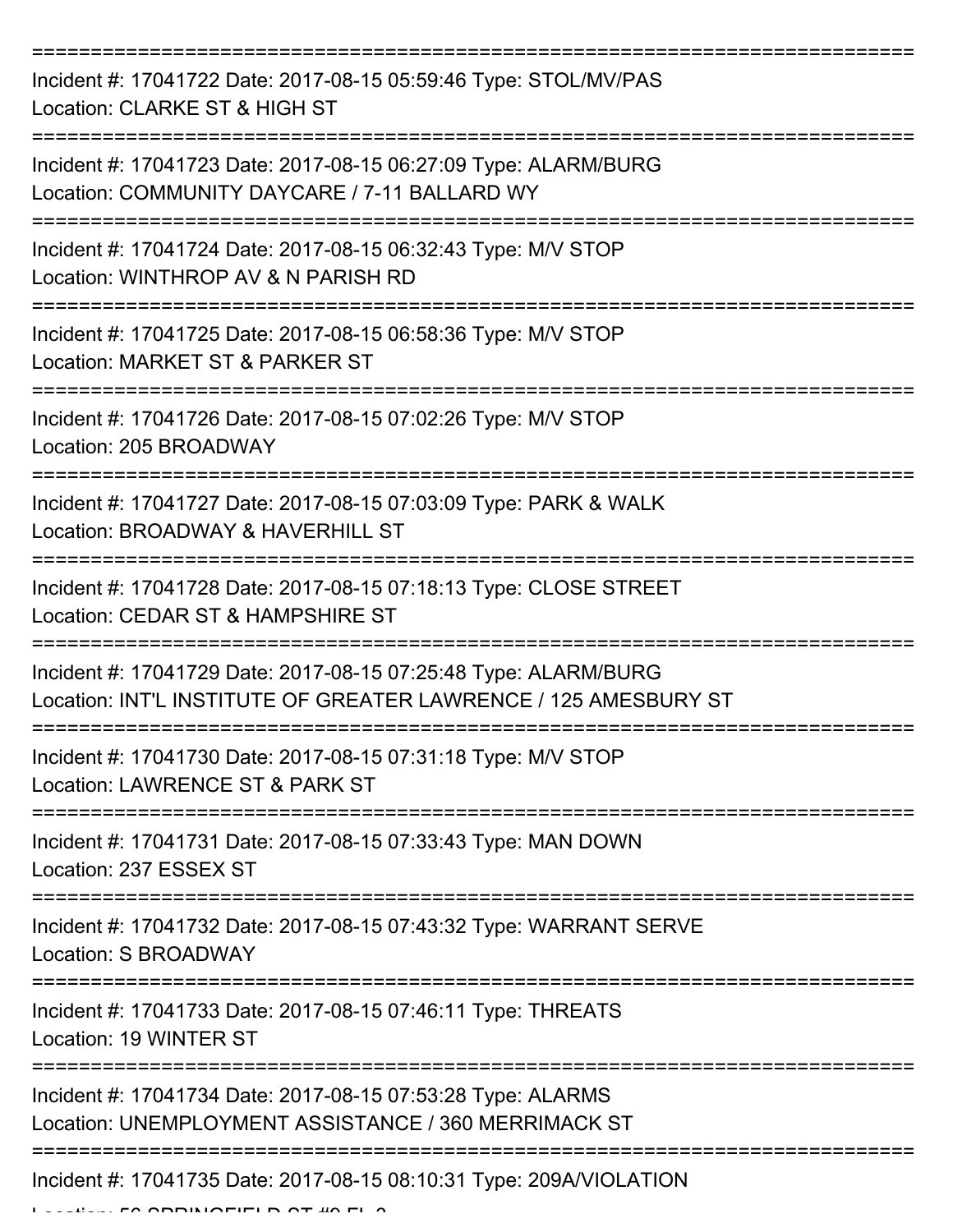| Incident #: 17041736 Date: 2017-08-15 08:14:57 Type: AUTO ACC/NO PI<br>Location: 932 ESSEX ST                                         |
|---------------------------------------------------------------------------------------------------------------------------------------|
| Incident #: 17041737 Date: 2017-08-15 08:16:24 Type: DRUG OVERDOSE<br>Location: DONUT DYNASTY / 342 BROADWAY                          |
| Incident #: 17041738 Date: 2017-08-15 08:45:59 Type: B&E/PAST<br>Location: 40 SMITH ST                                                |
| Incident #: 17041739 Date: 2017-08-15 09:35:31 Type: LARCENY/PAST<br>Location: 8 CLEVELAND ST                                         |
| Incident #: 17041740 Date: 2017-08-15 09:45:16 Type: NOTIFICATION<br>Location: 233 JACKSON ST<br>=================================    |
| Incident #: 17041741 Date: 2017-08-15 09:51:58 Type: NOTIFICATION<br>Location: 570 S UNION ST #12                                     |
| Incident #: 17041742 Date: 2017-08-15 09:59:25 Type: AUTO ACC/NO PI<br>Location: 67 ABBOTT ST                                         |
| Incident #: 17041743 Date: 2017-08-15 10:09:44 Type: DRUG OVERDOSE<br><b>Location: WEST ST</b>                                        |
| Incident #: 17041744 Date: 2017-08-15 10:19:26 Type: ABAND MV<br>Location: HAVERHILL ST & RESERVOIR DR                                |
| Incident #: 17041750 Date: 2017-08-15 10:38:40 Type: MAL DAMAGE<br>Location: 106 BERNARD AV #1                                        |
| Incident #: 17041745 Date: 2017-08-15 10:40:18 Type: WARRANT SERVE<br>Location: 64 CONGRESS ST<br>:================================== |
| Incident #: 17041746 Date: 2017-08-15 10:58:17 Type: MEDIC SUPPORT<br>Location: 83 ALLSTON ST                                         |
| Incident #: 17041747 Date: 2017-08-15 11:01:31 Type: 209A/SERVE<br>Location: 19 WALNUT ST                                             |
| Incident #: 17041748 Date: 2017-08-15 11:06:12 Type: WARRANT SERVE                                                                    |

Location: 00 LOWELL CT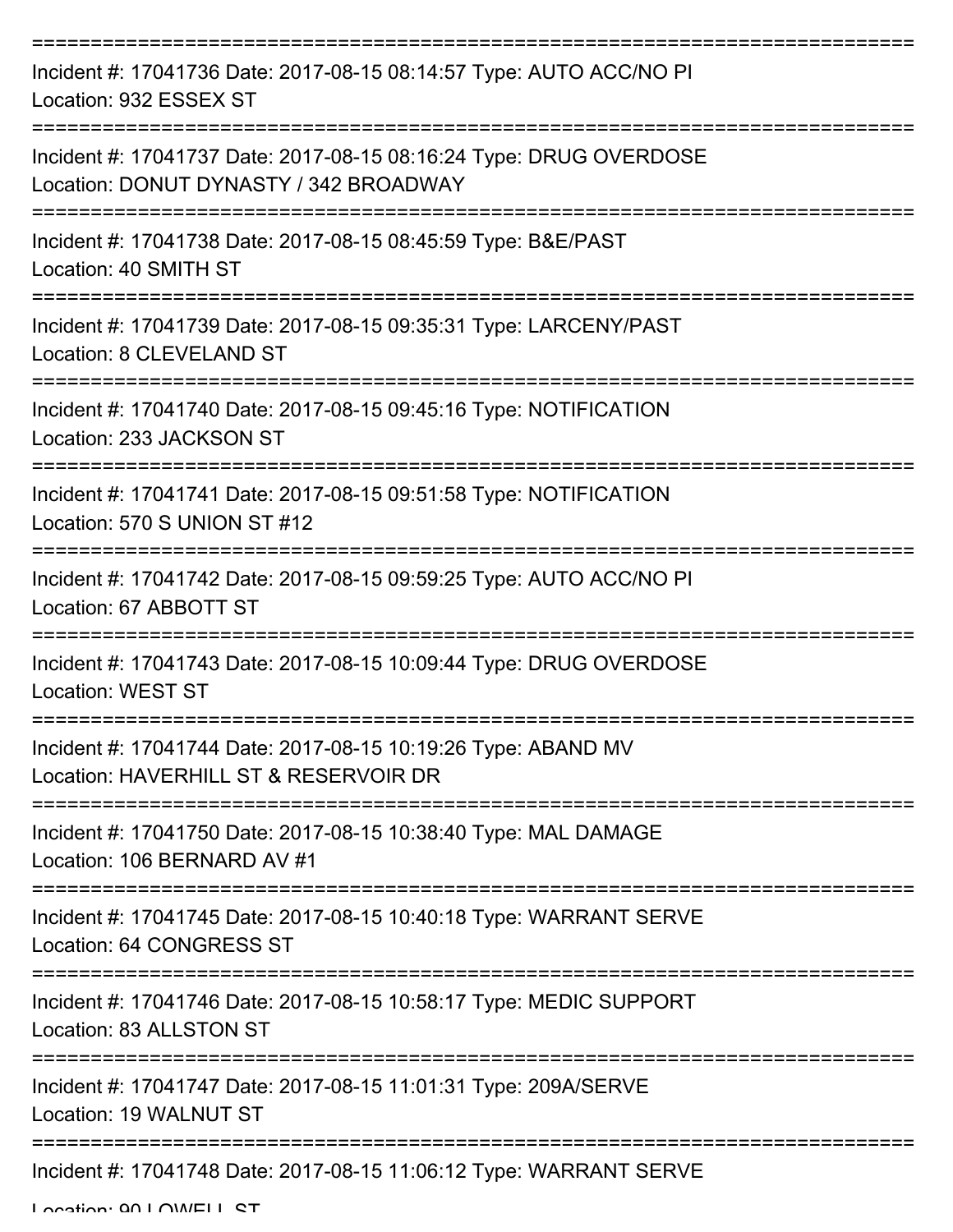| Incident #: 17041749 Date: 2017-08-15 11:08:00 Type: MEDIC SUPPORT<br>Location: 90 LOWELL ST                                  |
|-------------------------------------------------------------------------------------------------------------------------------|
| Incident #: 17041751 Date: 2017-08-15 11:11:39 Type: 209A/SERVE<br>Location: 10 LAWRENCE ST                                   |
| Incident #: 17041752 Date: 2017-08-15 11:14:59 Type: MEDIC SUPPORT<br>Location: 137 LAWRENCE ST                               |
| Incident #: 17041753 Date: 2017-08-15 11:18:14 Type: ALARM/BURG<br>Location: 305 S BROADWAY                                   |
| Incident #: 17041754 Date: 2017-08-15 11:24:48 Type: UNATENEDCHILD<br>Location: JOSEPHINE AV & WILLIAM ST                     |
| Incident #: 17041755 Date: 2017-08-15 11:34:34 Type: AUTO ACC/NO PI<br>Location: 577 HAVERHILL ST                             |
| Incident #: 17041756 Date: 2017-08-15 11:35:30 Type: 209A/SERVE<br>Location: 44 COOLIDGE ST                                   |
| Incident #: 17041757 Date: 2017-08-15 11:52:46 Type: M/V STOP<br>Location: BROADWAY & ESSEX ST                                |
| Incident #: 17041758 Date: 2017-08-15 12:00:19 Type: COURT DOC SERVE<br>Location: 29 SPRUCE ST                                |
| Incident #: 17041759 Date: 2017-08-15 12:12:31 Type: M/V STOP<br>Location: FARLEY ST & S BROADWAY                             |
| Incident #: 17041760 Date: 2017-08-15 12:14:26 Type: M/V STOP<br>Location: MILTON ST & PROVIDENCE ST                          |
| Incident #: 17041761 Date: 2017-08-15 12:22:56 Type: 209A/SERVE<br>Location: 85 NEWBURY ST                                    |
| Incident #: 17041762 Date: 2017-08-15 12:28:38 Type: SUS PERS/MV<br>Location: CENTRAL CATHOLIC HIGH SCHOOL / 300 HAMPSHIRE ST |
| -------------------------<br>Incident #: 17041763 Date: 2017-08-15 12:49:11 Type: WARRANT SERVE<br>Location: 60 MILTON ST     |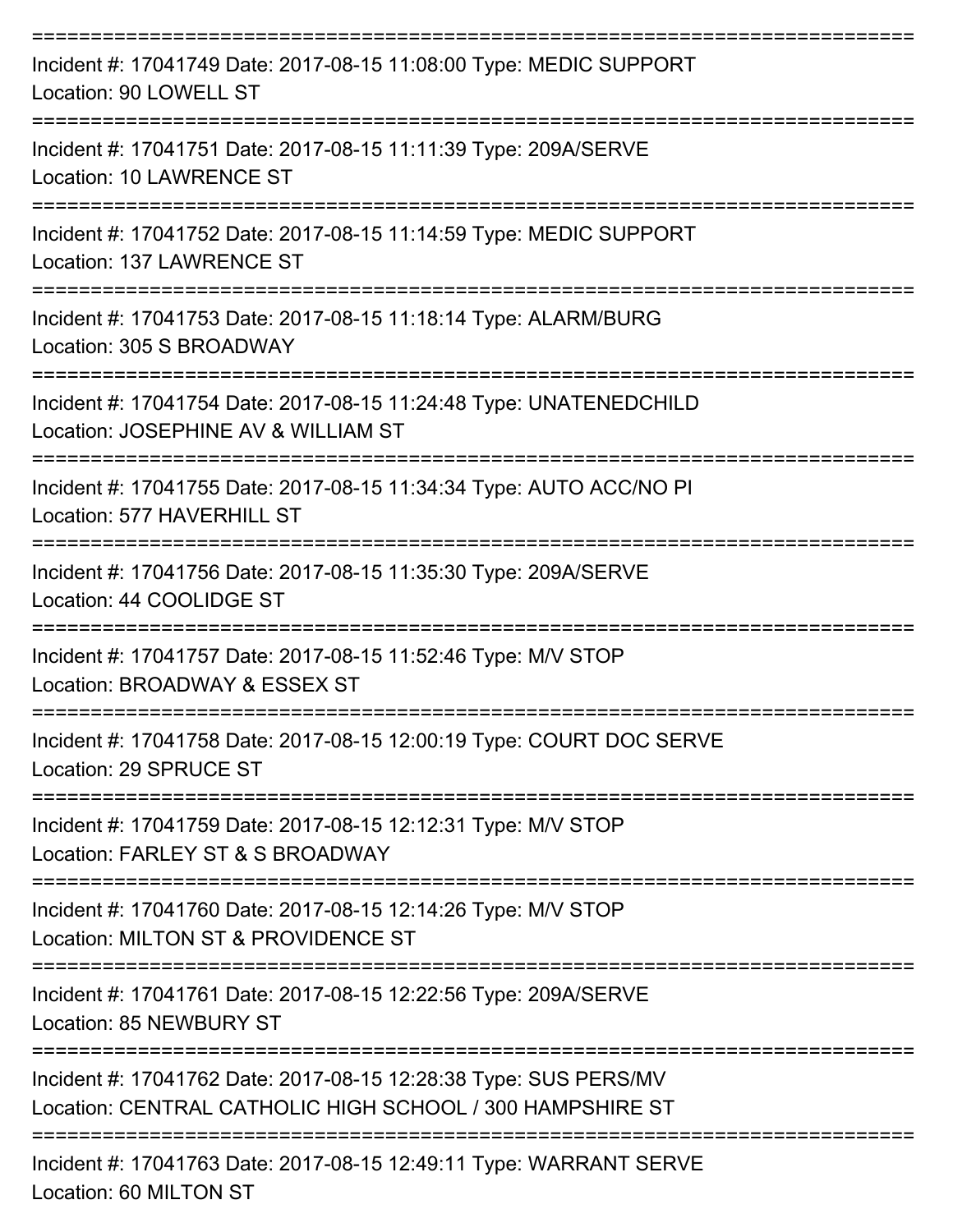| Incident #: 17041764 Date: 2017-08-15 12:51:55 Type: A&B PAST<br>Location: 260 PARK ST                                |
|-----------------------------------------------------------------------------------------------------------------------|
| Incident #: 17041773 Date: 2017-08-15 12:53:52 Type: KEEP PEACE<br>Location: 147 FERRY ST #2                          |
| Incident #: 17041765 Date: 2017-08-15 12:57:44 Type: M/V STOP<br>Location: 257 BROADWAY<br>-------------------------- |
| Incident #: 17041766 Date: 2017-08-15 12:58:59 Type: M/V STOP<br>Location: BROADWAY & LOWELL ST                       |
| Incident #: 17041768 Date: 2017-08-15 12:59:51 Type: 209A/SERVE<br>Location: 5 WAYNE ST                               |
| Incident #: 17041767 Date: 2017-08-15 13:01:38 Type: M/V STOP<br>Location: 253 LOWELL                                 |
| Incident #: 17041769 Date: 2017-08-15 13:06:47 Type: 911 HANG UP<br>Location: 231 WATER ST #46                        |
| Incident #: 17041770 Date: 2017-08-15 13:07:54 Type: M/V STOP<br>Location: 332 BROADWAY                               |
| Incident #: 17041771 Date: 2017-08-15 13:09:10 Type: M/V STOP<br>Location: 332 BROADWY                                |
| Incident #: 17041772 Date: 2017-08-15 13:20:42 Type: B&E/PAST<br>Location: 237 ESSEX ST                               |
| Incident #: 17041774 Date: 2017-08-15 13:34:29 Type: ALARM/BURG<br>Location: 30 SULLIVAN AV                           |
| Incident #: 17041775 Date: 2017-08-15 13:46:47 Type: SUS PERS/MV<br>Location: LEONARD SCHOOL / 60 ALLEN ST            |
| Incident #: 17041776 Date: 2017-08-15 14:00:54 Type: EXTRA SURVEIL<br>Location: 218 WALNUT ST                         |
| Incident #: 17041777 Date: 2017-08-15 14:02:58 Type: ALARM/BURG<br>Location: 70 BELMONT ST                            |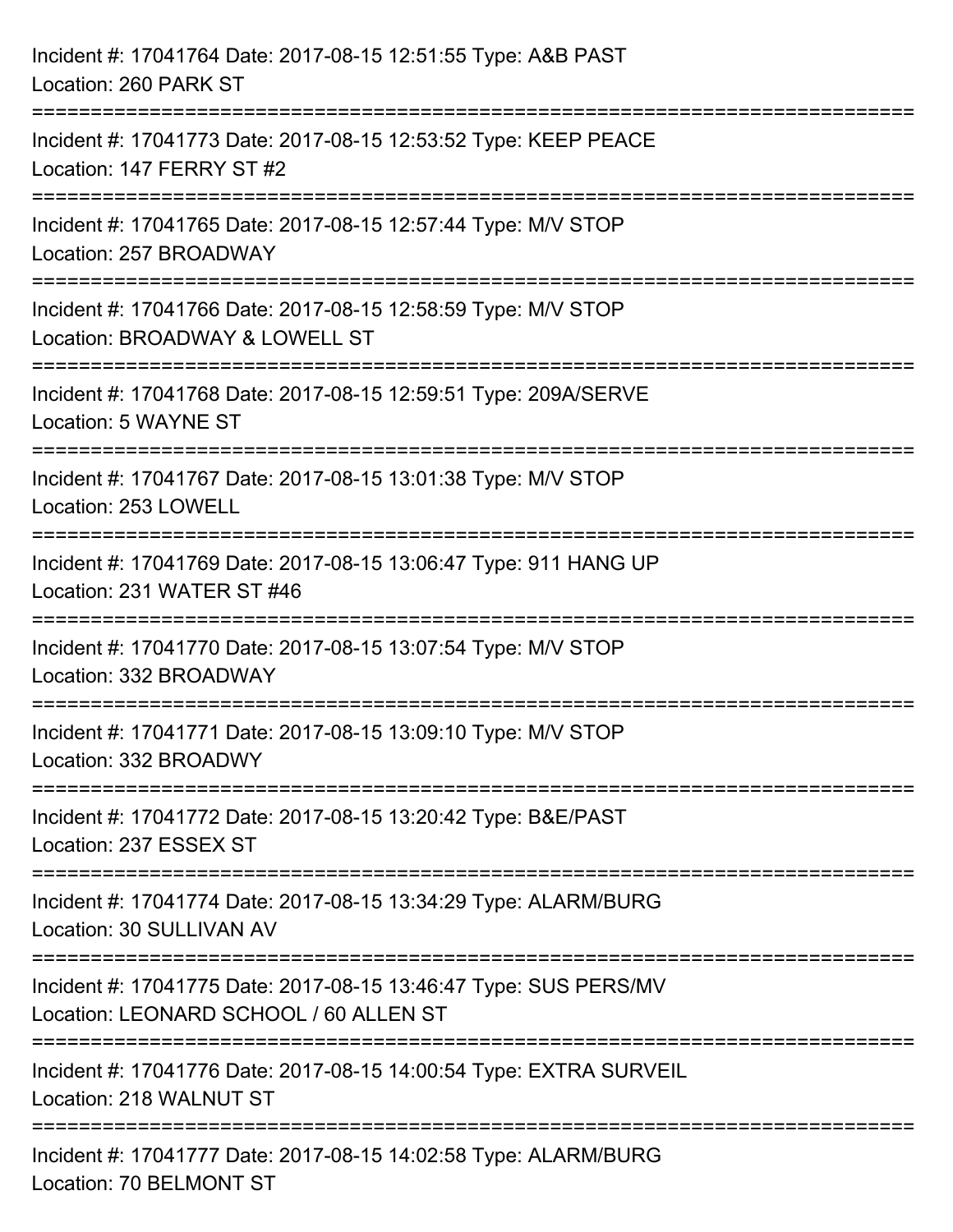| Incident #: 17041778 Date: 2017-08-15 14:04:04 Type: MEDIC SUPPORT<br>Location: 273 ANDOVER ST #9                                    |
|--------------------------------------------------------------------------------------------------------------------------------------|
| Incident #: 17041782 Date: 2017-08-15 14:13:43 Type: 209A/VIOLATION<br>Location: 275 AMES ST #2                                      |
| Incident #: 17041779 Date: 2017-08-15 14:14:04 Type: M/V STOP<br>Location: S BROADWAY & SHATTUCK ST<br>============================= |
| Incident #: 17041780 Date: 2017-08-15 14:15:47 Type: M/V STOP<br>Location: 111 NEWBURY ST                                            |
| Incident #: 17041781 Date: 2017-08-15 14:16:18 Type: DRUG INVEST<br>Location: 2 APPLETON ST                                          |
| Incident #: 17041783 Date: 2017-08-15 14:35:05 Type: SUS PERS/MV<br>Location: 71 RAILROAD ST                                         |
| Incident #: 17041784 Date: 2017-08-15 14:36:45 Type: 209A/SERVE<br>Location: 35 COMMON ST                                            |
| Incident #: 17041785 Date: 2017-08-15 14:45:14 Type: DRUG OVERDOSE<br>Location: ARLINGTON ST & BROADWAY                              |
| Incident #: 17041786 Date: 2017-08-15 15:02:34 Type: LARCENY/PAST<br>Location: 210 MERRIMACK ST                                      |
| Incident #: 17041790 Date: 2017-08-15 15:05:24 Type: CIVIL PROB<br>Location: 160 BROADWAY<br>============================            |
| Incident #: 17041787 Date: 2017-08-15 15:13:58 Type: M/V STOP<br>Location: EVERETT ST & PACKARD ST                                   |
| Incident #: 17041789 Date: 2017-08-15 15:16:31 Type: INVESTIGATION<br>Location: 88 ALLSTON ST                                        |
| Incident #: 17041788 Date: 2017-08-15 15:16:51 Type: WARRANT SERVE<br>Location: 64 MAGINNIS AV                                       |
| Incident #: 17041791 Date: 2017-08-15 15:17:40 Type: DOMESTIC/PAST<br>Location: 128 SPRUCE ST #1                                     |

===========================================================================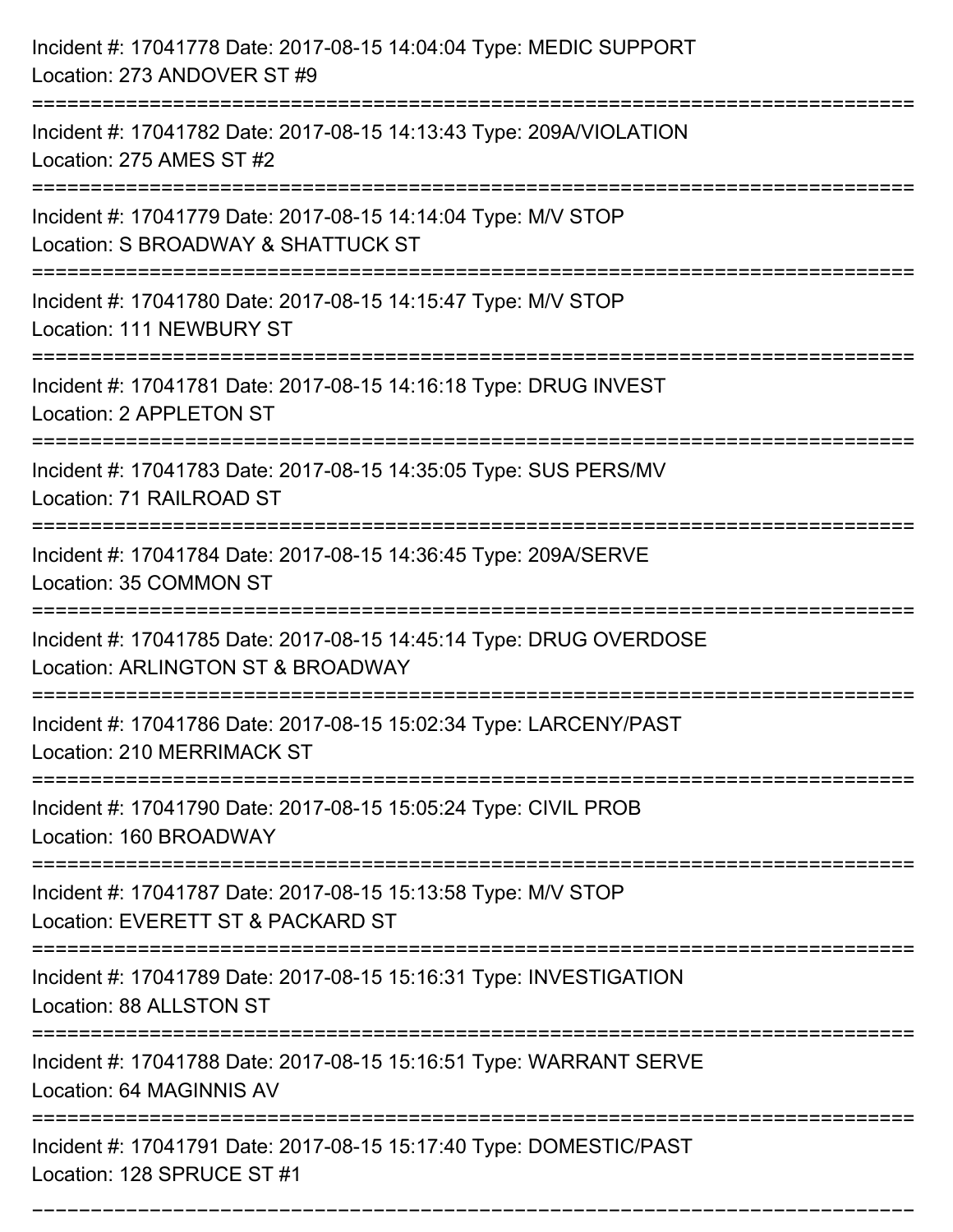| Incident #: 17041792 Date: 2017-08-15 15:20:37 Type: BUILDING CHK<br>Location: 31 JACKSON ST #3<br>================================ |
|-------------------------------------------------------------------------------------------------------------------------------------|
| Incident #: 17041793 Date: 2017-08-15 15:44:56 Type: ANIMAL COMPL<br>Location: EVERETT ST & EATON ST<br>---------------------       |
| Incident #: 17041794 Date: 2017-08-15 15:52:52 Type: M/V STOP<br>Location: LAWRENCE ST & OAK ST                                     |
| Incident #: 17041795 Date: 2017-08-15 16:15:53 Type: FRAUD<br>Location: 90 WINTHROP AV                                              |
| Incident #: 17041798 Date: 2017-08-15 16:28:29 Type: A&B PAST<br>Location: 393 CHESTNUT ST                                          |
| Incident #: 17041797 Date: 2017-08-15 16:34:39 Type: UNWANTEDGUEST<br>Location: 360 BROADWAY                                        |
| Incident #: 17041796 Date: 2017-08-15 16:36:14 Type: HIT & RUN M/V<br>Location: CANAL ST & FRANKLIN ST                              |
| Incident #: 17041799 Date: 2017-08-15 16:57:37 Type: SUS PERS/MV<br>Location: WINTHROP AV                                           |
| Incident #: 17041800 Date: 2017-08-15 17:12:57 Type: WARRANT SERVE<br>Location: 777 ESSEX ST                                        |
| Incident #: 17041801 Date: 2017-08-15 17:13:34 Type: MAL DAMAGE<br>Location: 54 ANDOVER ST FL 3                                     |
| Incident #: 17041802 Date: 2017-08-15 17:18:57 Type: LARCENY/PAST<br><b>Location: 210 MERRIMACK ST</b>                              |
| Incident #: 17041803 Date: 2017-08-15 17:28:54 Type: TOW OF M/V<br>Location: TRESPASS / 2 INMAN ST                                  |
| Incident #: 17041804 Date: 2017-08-15 17:40:34 Type: INVESTIGATION<br>Location: 99 HAMPSHIRE ST                                     |
| Incident #: 17041805 Date: 2017-08-15 17:53:33 Type: SUS PERS/MV<br>Location: BICKNELL TER & RESERVOIR ST                           |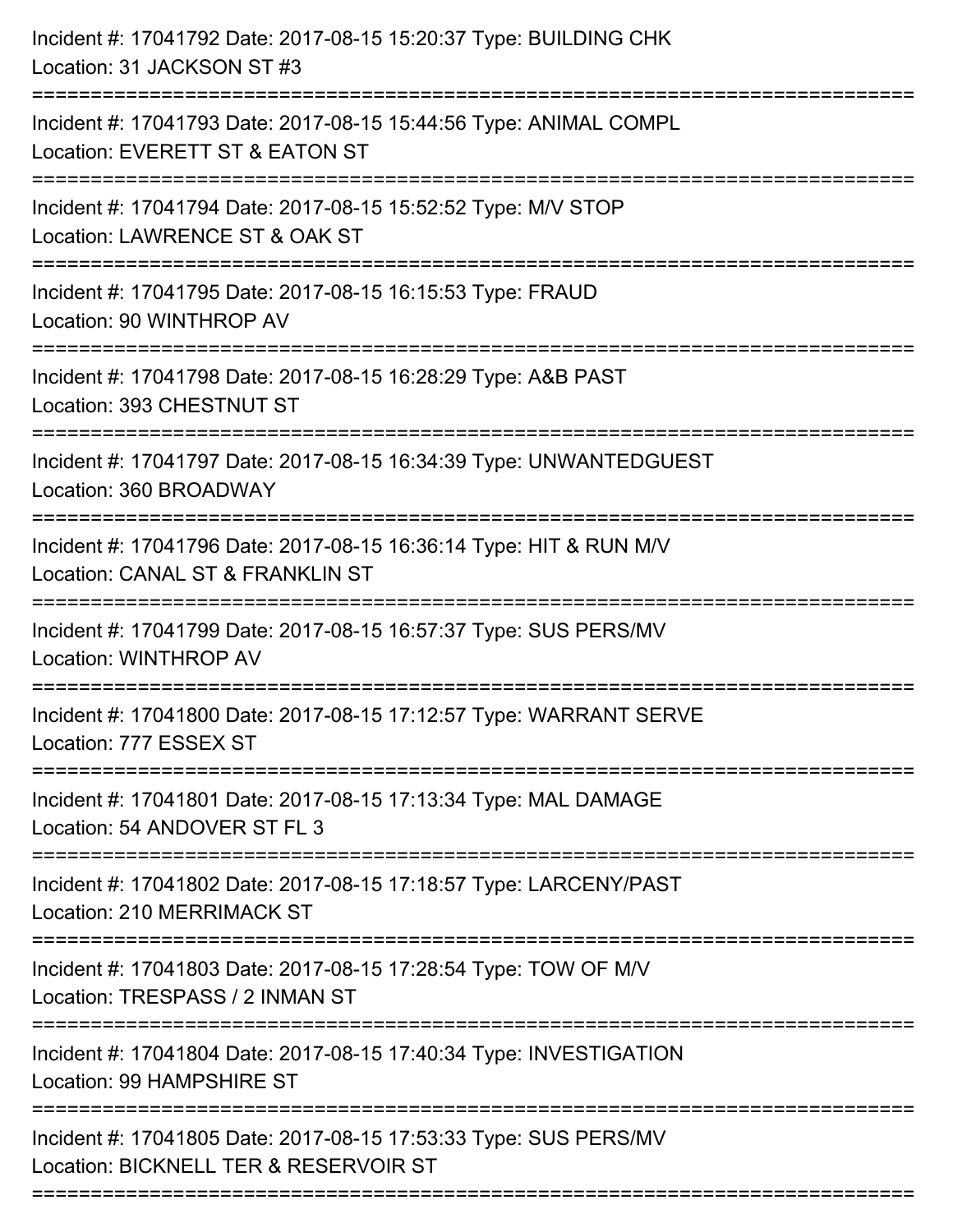| Location: BROADWAY & CONCORD ST                                                                                                     |
|-------------------------------------------------------------------------------------------------------------------------------------|
| Incident #: 17041807 Date: 2017-08-15 17:56:44 Type: SUS PERS/MV<br>Location: BEACON AV & BEACON ST                                 |
| Incident #: 17041808 Date: 2017-08-15 18:04:17 Type: WARRANT SERVE<br>Location: 65 WILLOW ST                                        |
| Incident #: 17041809 Date: 2017-08-15 18:05:06 Type: WARRANT SERVE<br>Location: BROADWAY & LAKE ST                                  |
| Incident #: 17041810 Date: 2017-08-15 18:05:37 Type: AUTO ACC/PED<br>Location: HAMPSHIRE ST & LOWELL ST<br>:======================= |
| Incident #: 17041811 Date: 2017-08-15 18:11:37 Type: DISTURBANCE<br>Location: 71 RAILROAD ST                                        |
| Incident #: 17041812 Date: 2017-08-15 18:16:35 Type: DISTURBANCE<br>Location: 23 JORDAN ST #3                                       |
| Incident #: 17041813 Date: 2017-08-15 18:29:22 Type: DISTURBANCE<br>Location: FERRY ST & PROSPECT ST                                |
| Incident #: 17041814 Date: 2017-08-15 18:35:24 Type: ALARM/BURG<br>Location: 1ST BAPTIST HATIAN CHURCH / 150 GARDEN ST              |
| Incident #: 17041815 Date: 2017-08-15 18:37:02 Type: M/V STOP<br>Location: 700 ESSEX ST                                             |
| Incident #: 17041816 Date: 2017-08-15 18:37:04 Type: VIO CITY ORD<br>Location: 34 HAVERHILL ST                                      |
| Incident #: 17041817 Date: 2017-08-15 18:39:04 Type: RECOV/STOL/MV<br>Location: 90 LOWELL ST                                        |
| Incident #: 17041818 Date: 2017-08-15 18:42:17 Type: DRUG VIO<br>Location: 9 DAISY ST                                               |
| Incident #: 17041819 Date: 2017-08-15 18:46:52 Type: SUS PERS/MV<br>Location: 2 SARATOGA ST                                         |

Incident #: 17041820 Date: 2017 08 15 19:04:55 Type: Township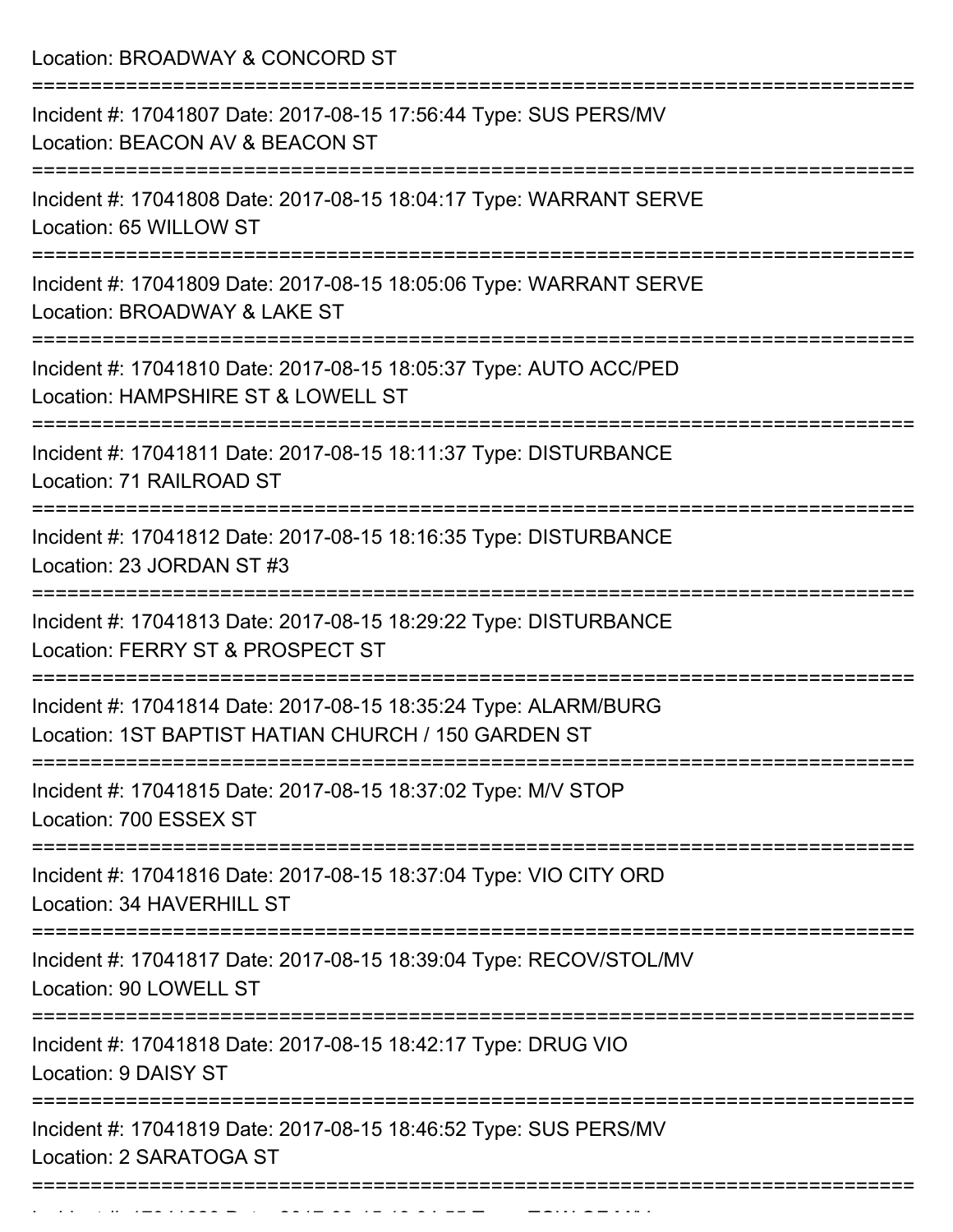Location: 700 ESSEX ST

| Incident #: 17041821 Date: 2017-08-15 19:05:53 Type: M/V STOP<br>Location: MARKET ST & S UNION ST                                    |
|--------------------------------------------------------------------------------------------------------------------------------------|
| Incident #: 17041822 Date: 2017-08-15 19:17:00 Type: CK WELL BEING<br>Location: 42 CANTON ST #2                                      |
| Incident #: 17041823 Date: 2017-08-15 19:29:44 Type: GENERAL SERV<br>Location: 290 COMMON ST                                         |
| Incident #: 17041824 Date: 2017-08-15 19:33:46 Type: DISTURBANCE<br>Location: 645 HOWARD ST<br>===================================== |
| Incident #: 17041825 Date: 2017-08-15 19:42:15 Type: TRESPASSING<br>Location: HIGGINS STATE POOL / 180 CRAWFORD ST                   |
| Incident #: 17041826 Date: 2017-08-15 19:44:14 Type: HIT & RUN M/V<br>Location: 199 WILLOW ST FL 2                                   |
| Incident #: 17041827 Date: 2017-08-15 19:47:37 Type: SHOPLIFTING<br>Location: TERRA LUNA CAFE / 225 ESSEX ST                         |
| Incident #: 17041828 Date: 2017-08-15 19:48:54 Type: DISTURBANCE<br>Location: TERRA LUNA CAFE / 225 ESSEX ST                         |
| Incident #: 17041829 Date: 2017-08-15 19:50:02 Type: VIO 209A<br>Location: 6 E HAVERHILL ST                                          |
| Incident #: 17041830 Date: 2017-08-15 20:08:12 Type: GENERAL SERV<br>Location: 203 LAWRENCE ST                                       |
| Incident #: 17041832 Date: 2017-08-15 20:16:32 Type: CK WELL BEING<br>Location: 42 FARLEY ST #1                                      |
| Incident #: 17041831 Date: 2017-08-15 20:16:46 Type: ALARM/BURG<br>Location: FILO MOTORS / 14 BROADWAY                               |
| Incident #: 17041833 Date: 2017-08-15 20:17:32 Type: EXTRA SURVEIL<br>Location: 43 MORTON ST                                         |
|                                                                                                                                      |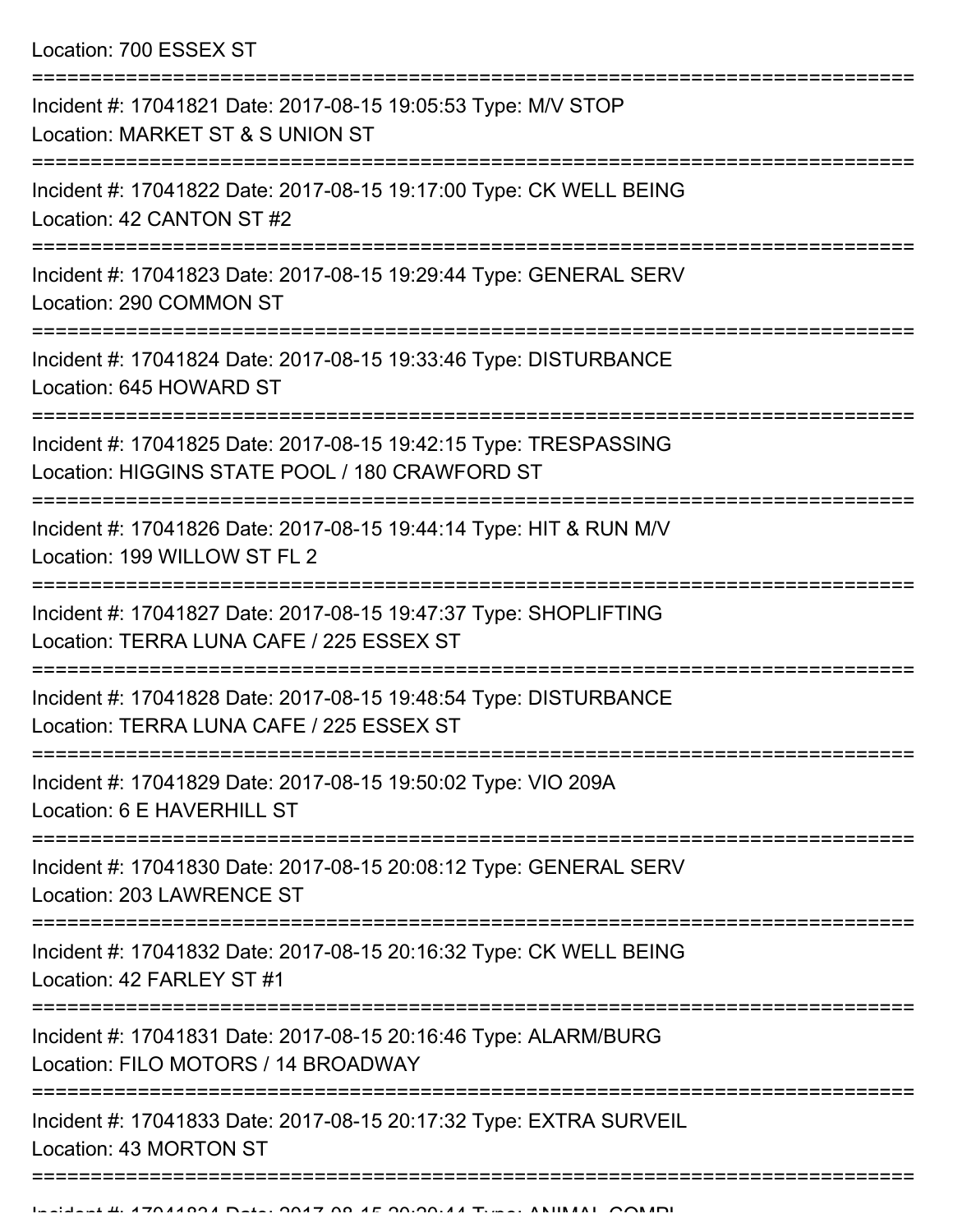Location: 46 TRENTON ST =========================================================================== Incident #: 17041835 Date: 2017-08-15 20:32:04 Type: SHOPLIFTING Location: 700 ESSEX ST =========================================================================== Incident #: 17041836 Date: 2017-08-15 20:33:17 Type: E911 HANGUP Location: 241 ANDOVER ST =========================================================================== Incident #: 17041838 Date: 2017-08-15 20:43:00 Type: VIO 209A Location: 144 JACKSON ST #3 =========================================================================== Incident #: 17041837 Date: 2017-08-15 20:43:20 Type: NOISE ORD Location: 2 ALBION ST =========================================================================== Incident #: 17041839 Date: 2017-08-15 20:59:45 Type: 209A/VIOLATION Location: 111 BAILEY ST =========================================================================== Incident #: 17041840 Date: 2017-08-15 21:16:42 Type: M/V STOP Location: ANDOVER ST & CLIFTON ST =========================================================================== Incident #: 17041841 Date: 2017-08-15 21:21:58 Type: NOISE ORD Location: 136 EXCHANGE ST #FRONT =========================================================================== Incident #: 17041842 Date: 2017-08-15 21:25:39 Type: SUS PERS/MV Location: MERRIMACK ST & S UNION ST =========================================================================== Incident #: 17041844 Date: 2017-08-15 21:26:42 Type: ALARM/BURG Location: 187 ANDOVER ST =========================================================================== Incident #: 17041843 Date: 2017-08-15 21:26:42 Type: INVEST CONT Location: 37 HALLENAN AV =========================================================================== Incident #: 17041845 Date: 2017-08-15 21:39:13 Type: FIGHT Location: 202 LAWRENCE ST =========================================================================== Incident #: 17041846 Date: 2017-08-15 21:58:51 Type: 911 HANG UP Location: HOLIDAY INN EXPRESS / 224 WINTHROP AV =========================================================================== Incident #: 17041847 Date: 2017-08-15 22:03:01 Type: DEATH SUDDEN Location: 700 ESSEX ST ===========================================================================

Incident #: 17041848 Date: 2017-08-15 22:11:52 Type: M/V STOP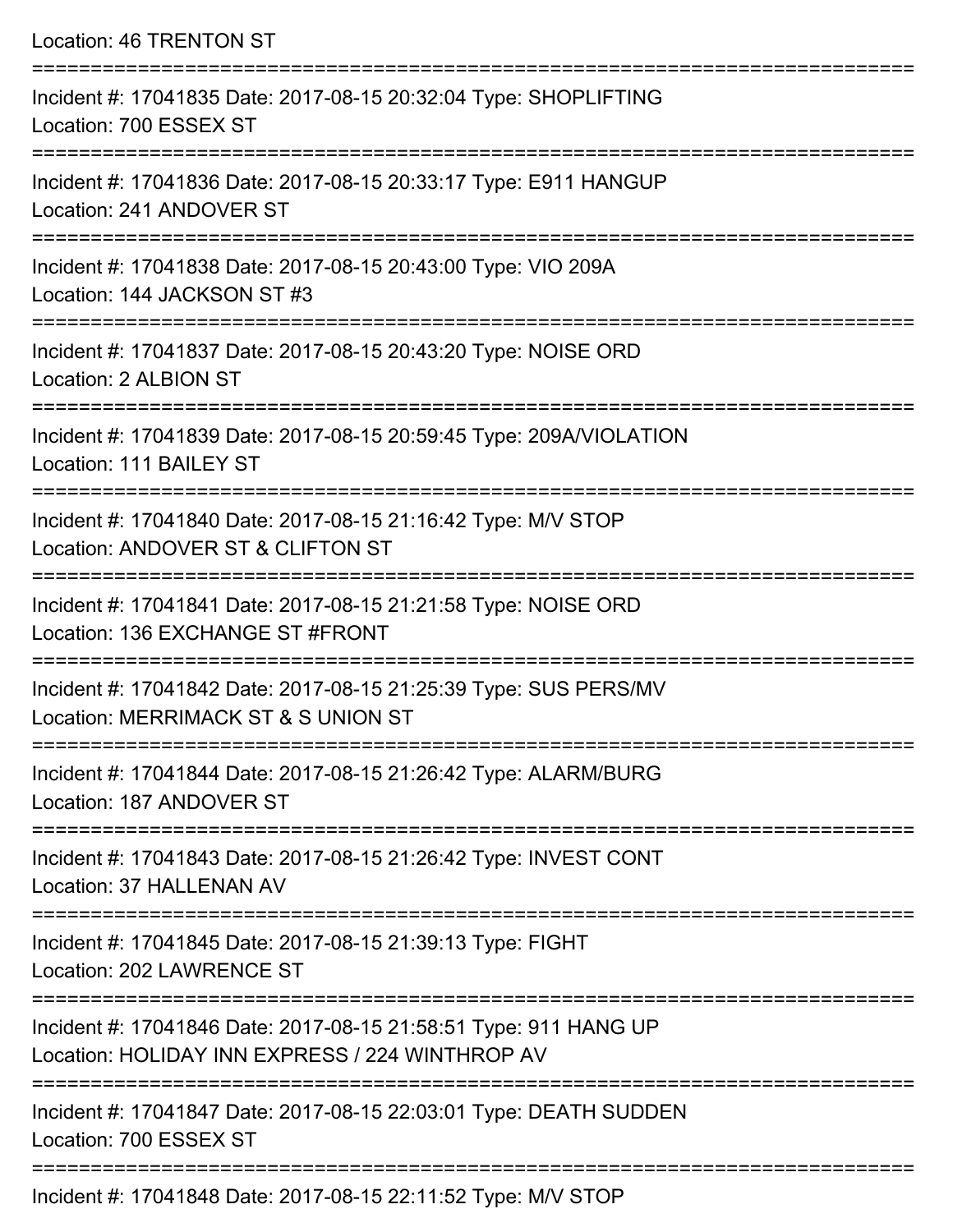| Incident #: 17041849 Date: 2017-08-15 22:16:39 Type: SUS PERS/MV<br>Location: 138 MARSTON ST                                            |
|-----------------------------------------------------------------------------------------------------------------------------------------|
| Incident #: 17041850 Date: 2017-08-15 22:30:31 Type: SUS PERS/MV<br>Location: CEDAR ST & FRANKLIN ST                                    |
| Incident #: 17041851 Date: 2017-08-15 22:35:42 Type: UNWANTEDGUEST<br>Location: SEVEN ELEVEN / 360 BROADWAY<br>:====================    |
| Incident #: 17041852 Date: 2017-08-15 22:39:15 Type: INVEST CONT<br>Location: 90 E HAVERHILL ST                                         |
| -------------------------<br>Incident #: 17041853 Date: 2017-08-15 22:46:05 Type: SUS PERS/MV<br>Location: BERKELEY ST & E HAVERHILL ST |
| Incident #: 17041854 Date: 2017-08-15 22:51:43 Type: UNWANTEDGUEST<br>Location: 52 CROSBY ST                                            |
| ========================<br>Incident #: 17041855 Date: 2017-08-15 22:59:47 Type: M/V STOP<br>Location: NEWBURY ST & SUMMER ST           |
| Incident #: 17041856 Date: 2017-08-15 23:00:23 Type: B&E/PAST<br>Location: 83 JACKSON ST                                                |
| Incident #: 17041857 Date: 2017-08-15 23:15:56 Type: SUS PERS/MV<br>Location: 22 CEDAR ST                                               |
| Incident #: 17041858 Date: 2017-08-15 23:22:44 Type: SHOTS FIRED<br>Location: 426 RIVERSIDE DR                                          |
| Incident #: 17041859 Date: 2017-08-15 23:24:51 Type: FIGHT<br>Location: 28 LENOX ST                                                     |
| Incident #: 17041860 Date: 2017-08-15 23:36:19 Type: TOW OF M/V<br>Location: 700 ESSEX ST                                               |
| Incident #: 17041861 Date: 2017-08-15 23:46:57 Type: NOISE ORD<br>Location: 91 BOXFORD ST                                               |
| Incident #: 17041862 Date: 2017-08-15 23:47:44 Type: M/V STOP                                                                           |